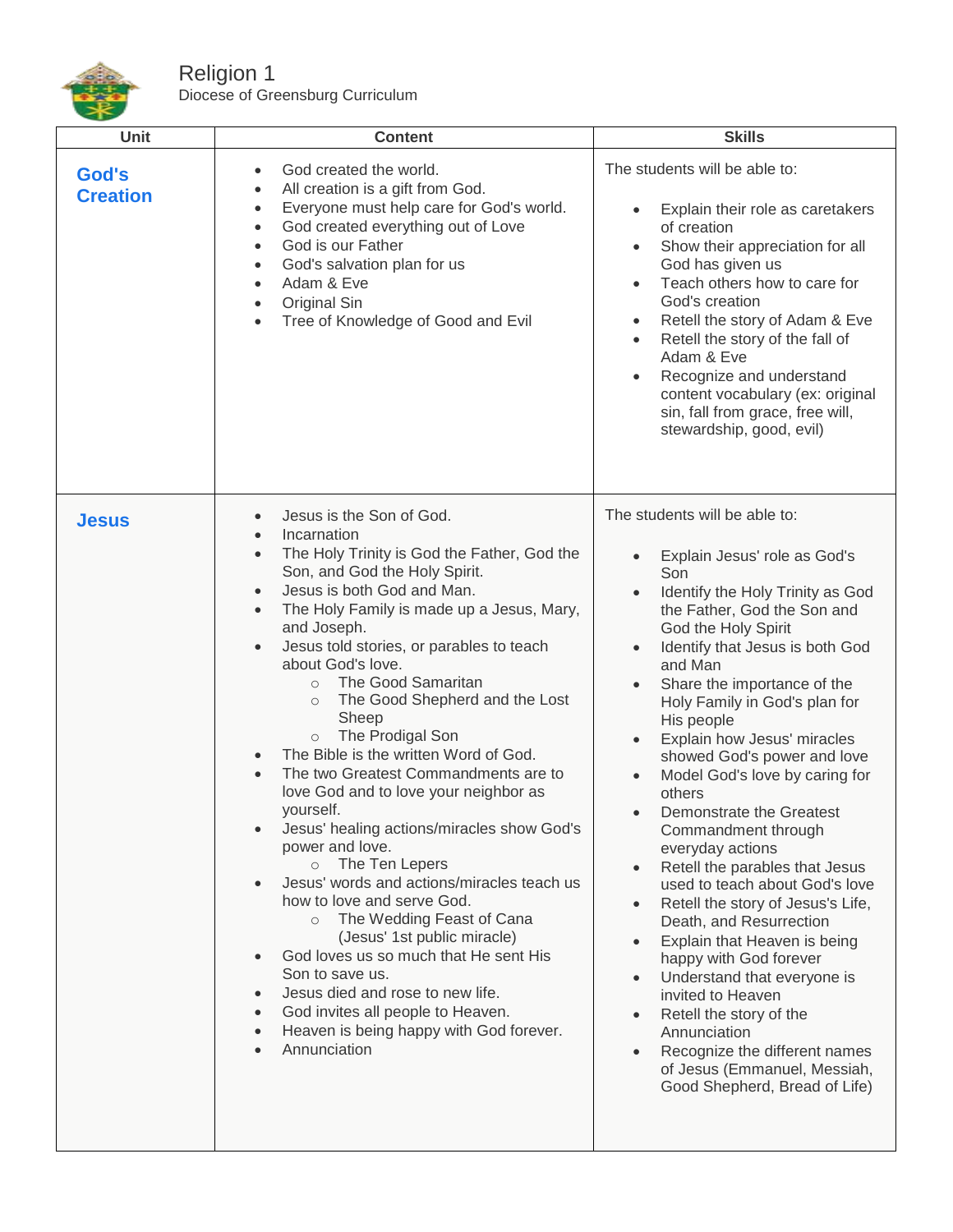| Unit                                                   | <b>Content</b>                                                                                                                                                                                                                                                                                                                                                                                                                                                                                                                    | <b>Skills</b>                                                                                                                                                                                                                                                                                                                                                                                                                                                                                                                                                                                                                                                                                                                                                                      |
|--------------------------------------------------------|-----------------------------------------------------------------------------------------------------------------------------------------------------------------------------------------------------------------------------------------------------------------------------------------------------------------------------------------------------------------------------------------------------------------------------------------------------------------------------------------------------------------------------------|------------------------------------------------------------------------------------------------------------------------------------------------------------------------------------------------------------------------------------------------------------------------------------------------------------------------------------------------------------------------------------------------------------------------------------------------------------------------------------------------------------------------------------------------------------------------------------------------------------------------------------------------------------------------------------------------------------------------------------------------------------------------------------|
| <b>Church</b><br><b>Community &amp;</b><br><b>Mass</b> | Jesus is truly present in the Eucharist.<br>$\bullet$<br>At Mass, the Church family celebrates<br>God's love.<br>Recognize the parts of the Mass: Greeting,<br>$\bullet$<br>Penitential Rite, Liturgy of the Word,<br>Consecration, Lord's Prayer, Sign of<br>Peace, and Communion.<br>The Church is people who follow Jesus.<br>$\bullet$<br>God invites everyone into his Kingdom.<br>$\bullet$<br>The Holy Spirit guides the church and its<br>$\bullet$<br>believers.<br>Service to God and others.<br>Pentecost<br>$\bullet$ | The students will be able to:<br>Retell the story of the Last<br>$\bullet$<br>Supper<br>Participate more fully in Mass<br>by singing and reciting the<br>prayers<br>Understand that there are<br>$\bullet$<br>different parts of the Mass<br>Demonstrate appropriate<br>$\bullet$<br>gestures during Mass<br>Identify followers of Jesus as<br>$\bullet$<br>people who responded "yes" to<br>God's call<br>Recognize that the Holy Spirit<br>$\bullet$<br>fills people's hearts and guides<br>them<br>Identify ways to serve others<br>Recognize service to others as<br>a way to serve God<br>Recognize Pentecost as the<br>$\bullet$<br>birthday of the Church<br>Understand the bread and wine<br>$\bullet$<br>change into the body and blood<br>of Christ (transubstantiation) |
| <b>Liturgical</b><br><b>Calendar</b>                   | <b>Ordinary Time</b><br>Advent<br>Christmas<br>$\bullet$<br>Lent<br><b>Holy Week</b><br>Triduum<br>Easter<br>$\bullet$<br>Pentecost                                                                                                                                                                                                                                                                                                                                                                                               | The students will be able to:<br>Identify the liturgical colors<br>(green, purple, white, red)<br>Compare and contrast the<br>church calendar to the yearly<br>calendar<br>Identify Advent as the beginning<br>of the church year<br>Recognize that the priest<br>vestments coordinate with the<br>liturgical season<br>Identify purple vestments as a<br>$\bullet$<br>time of preparation<br>Identify white vestments as a<br>time of celebration<br>Identify green vestments as a<br>growing time<br>Identify red vestments to be<br>worn during Pentecost                                                                                                                                                                                                                       |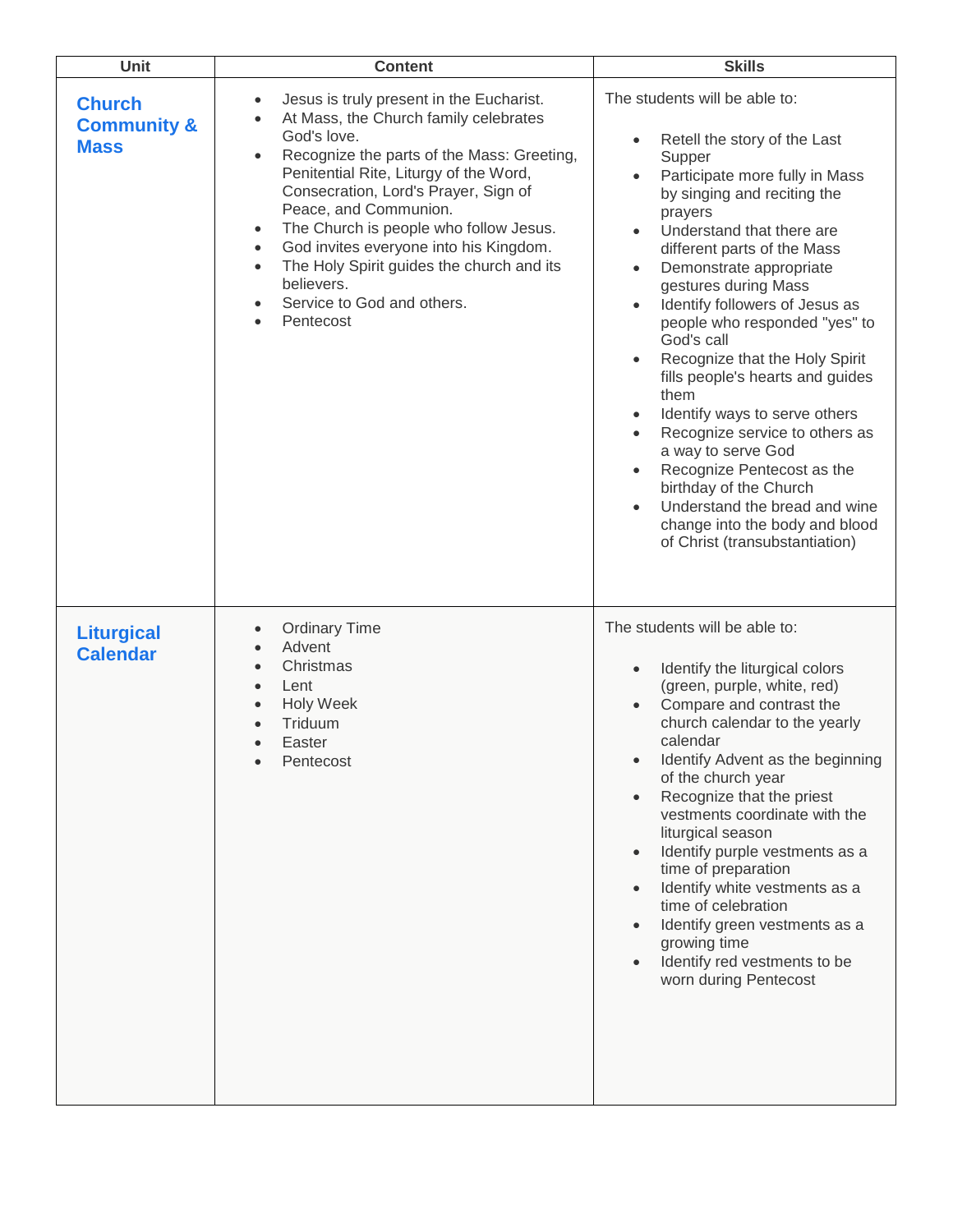| Unit                                    | <b>Content</b>                                                                                                                                                                                                                                                                                                                                                                                                                                                                                                                                                   | <b>Skills</b>                                                                                                                                                                                                                                                                                                                                                                                                                                                                                                                                                                                                                                                                                              |
|-----------------------------------------|------------------------------------------------------------------------------------------------------------------------------------------------------------------------------------------------------------------------------------------------------------------------------------------------------------------------------------------------------------------------------------------------------------------------------------------------------------------------------------------------------------------------------------------------------------------|------------------------------------------------------------------------------------------------------------------------------------------------------------------------------------------------------------------------------------------------------------------------------------------------------------------------------------------------------------------------------------------------------------------------------------------------------------------------------------------------------------------------------------------------------------------------------------------------------------------------------------------------------------------------------------------------------------|
| <b>Advent &amp;</b><br><b>Christmas</b> | Advent is a time of waiting.<br>$\bullet$<br>We prepare for celebrating the birth of<br>Jesus.<br>Advent begins the Liturgical Year.<br>$\bullet$<br>The season of Advent is 4 weeks long.<br>$\bullet$<br>Christmas is on December 25th.<br>$\bullet$<br>Immaculate Conception is on December 8.<br>$\bullet$<br>Mary and Joseph's journey to and<br>$\bullet$<br>experiences in Bethlehem<br>The first Sunday after New Years - feast of<br>$\bullet$<br>the Three Kings - Epiphany                                                                            | The students will be able to:<br>Recognize Advent as a time of<br>waiting<br>Identify parts of the Advent<br>Wreath<br>Recognize Advent as a time of<br>preparation to celebrate Jesus's<br>birth at Christmas<br>Understand that Advent has 4<br>weeks<br>Understand that Advent begins<br>$\bullet$<br>the Church's liturgical year<br>Retell the story of the<br>$\bullet$<br>Annunciation (Scripture story)<br>Identify the date of December 8<br>as the feast of the Immaculate<br>Conception<br>Retell the story of the birth of<br>Jesus (Scripture story)<br>Retell the story of the visit of the<br>Magi (Scripture story)<br>Understand candle<br>representation of Hope, Peace,<br>Joy and Love |
| <b>Sacraments</b>                       | The Church has Seven Sacraments. They<br>are the signs of God's love.<br>God gives people the freedom to make<br>choices.<br>God asks that we forgive others and<br>ourselves.<br>Jesus gave the Sacraments to remind us<br>that he is always with us.<br>Baptism welcomes us into the family of the<br>Church.<br>An explanation of the Sacraments of<br>Baptism, Reconciliation, Eucharist, Holy<br>Orders, Matrimony, Anointing of the Sick<br>and Confirmation with emphasis on the<br>words and actions of the Sacraments.<br>Significance of Original Sin. | The students will be able to:<br>Name the Seven Sacraments<br>Demonstrate their<br>$\bullet$<br>understanding of forgiveness<br>Understand that Jesus gave us<br>the Sacraments<br>Explain the importance of<br>Baptism in the Church<br>Recognize the signs and<br>symbols of the Sacraments<br>Recognize that Baptism takes<br>away Original Sin                                                                                                                                                                                                                                                                                                                                                         |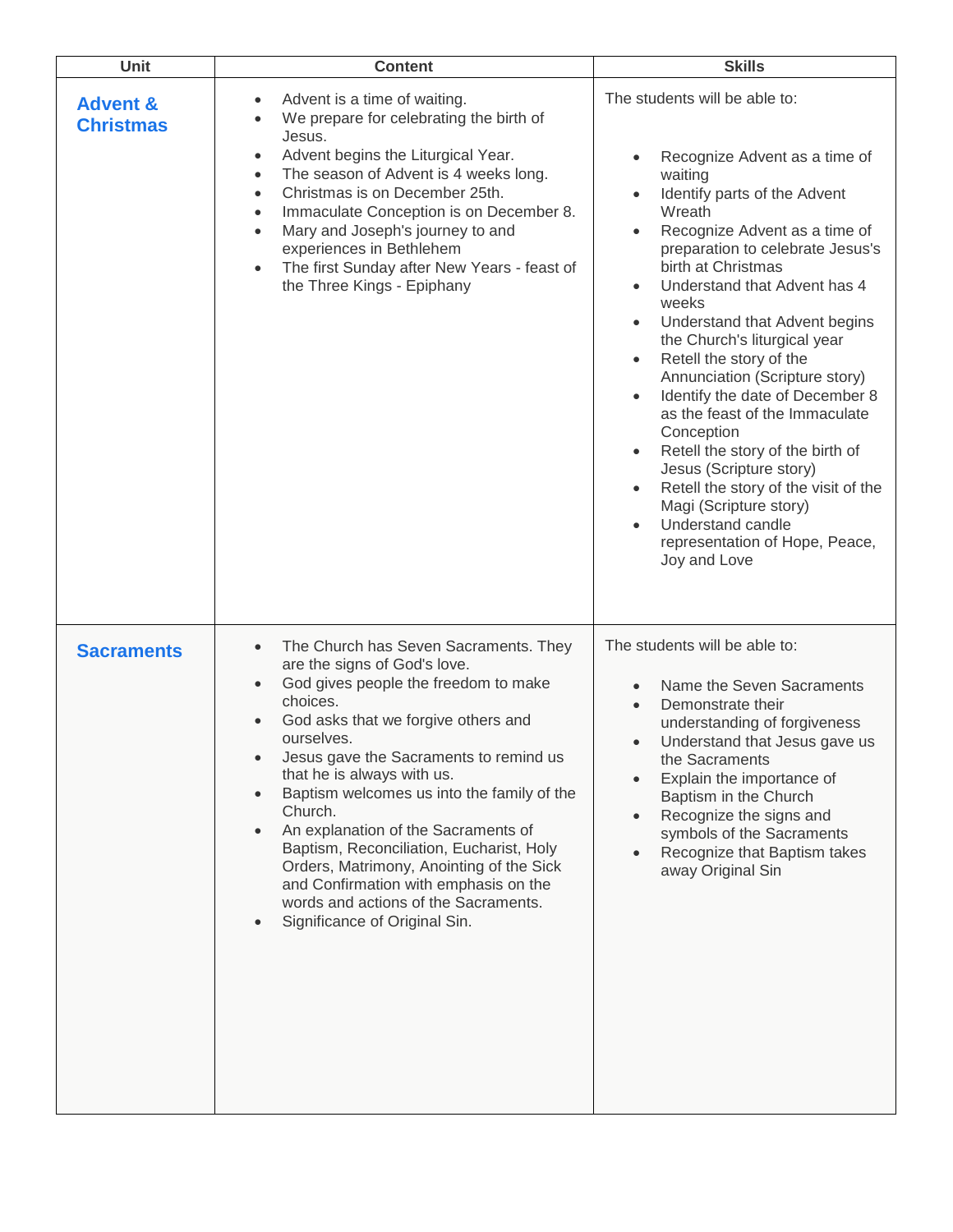| <b>Unit</b>                                             | <b>Content</b>                                                                                                                                                                                                                                                                                                                                                                                                                                                                                                                                                                 | <b>Skills</b>                                                                                                                                                                                                                                                                                                                                                                                                                                                                                                                                                                                                                                                                                                                                                                                                                                                                                                                                |
|---------------------------------------------------------|--------------------------------------------------------------------------------------------------------------------------------------------------------------------------------------------------------------------------------------------------------------------------------------------------------------------------------------------------------------------------------------------------------------------------------------------------------------------------------------------------------------------------------------------------------------------------------|----------------------------------------------------------------------------------------------------------------------------------------------------------------------------------------------------------------------------------------------------------------------------------------------------------------------------------------------------------------------------------------------------------------------------------------------------------------------------------------------------------------------------------------------------------------------------------------------------------------------------------------------------------------------------------------------------------------------------------------------------------------------------------------------------------------------------------------------------------------------------------------------------------------------------------------------|
| <b>Lent, Holy</b><br><b>Week &amp;</b><br><b>Easter</b> | Ash Wednesday begins Lent.<br>$\bullet$<br>Ashes are made from Palms.<br>$\bullet$<br>The 3 pillars of Lent.<br>$\bullet$<br>Jesus' journey through the days of Holy<br>$\bullet$<br>Week.<br>Jesus' journey to the cross.<br>$\bullet$<br>The story of Easter.<br>$\bullet$<br>Jesus' death and Resurrection brings us<br>$\bullet$<br>new life.<br>Lent is a time of sacrifice and forgiveness.<br>$\bullet$<br>Ascension of Jesus into Heaven.<br>$\bullet$<br>Pentecost is the birthday of the Church.<br>$\bullet$<br>The Apostles received the Holy Spirit.<br>$\bullet$ | The students will be able to:<br>Identify Ash Wednesday as the<br>$\bullet$<br>beginning of Lent<br>Understand that ashes are a<br>$\bullet$<br>reminder of God's forgiveness<br>Recognize ashes are made<br>$\bullet$<br>from last years palms<br>Identify Lent as a total of 40<br>$\bullet$<br>days<br>Identify the 3 pillars of Lent:<br>$\bullet$<br>prayer, fasting, and almsgiving<br>Recall the events portrayed in<br>$\bullet$<br><b>Stations of the Cross</b><br>Retell the events of Holy Week,<br>$\bullet$<br>Easter Triduum (Palm Sunday,<br>Holy Thursday, Good Friday,<br>Holy Saturday) (Scripture<br>stories)<br>Recall the death and<br>Resurrection of Jesus (Easter -<br>Scripture stories)<br>Identify the promise of new life<br>$\bullet$<br>through Jesus<br>Retell the story of the Ascension<br>$\bullet$<br>(Scripture stories)<br>Identify the end of the Easter<br>season as Pentecost (scripture<br>stories) |
| <b>Prayer</b>                                           | Prayer is listening and talking to God.<br>Faith is the gift of believing in God.<br>Jesus taught His disciples how to pray the<br>Lord's Prayer.<br>Prayers:<br>The Sign of the Cross<br>The Lord's Prayer<br>Glory Be<br>The Hail Mary<br><b>Prayer Before Meals</b><br>The Guardian Angel Prayer<br>$\bullet$<br>An introduction to the Rosary<br>$\bullet$<br>An introduction to an Act of Contrition (a<br>prayer of sorrow)<br>Identify the types of prayers                                                                                                             | The students will be able to:<br>Explain that we talk to God<br>through prayer<br>Learn the meaning of the Lord's<br>Prayer<br>Recite The Sign of the Cross,<br>The Lord's Prayer, Glory Be,<br>The Hail Mary, Prayer Before<br>Meals, The Guardian Angel<br>Prayer<br>Practice spontaneous prayer<br>$\bullet$<br>Identify prayers of the rosary<br>Say a decade of the rosary<br>God is always watching us no<br>matter where we are in our daily<br>lives.<br>The students will know the<br>$\bullet$<br>types of prayers. (Adoration,<br>Thanksgiving, Petition, Praise,<br>Intercession)                                                                                                                                                                                                                                                                                                                                                |